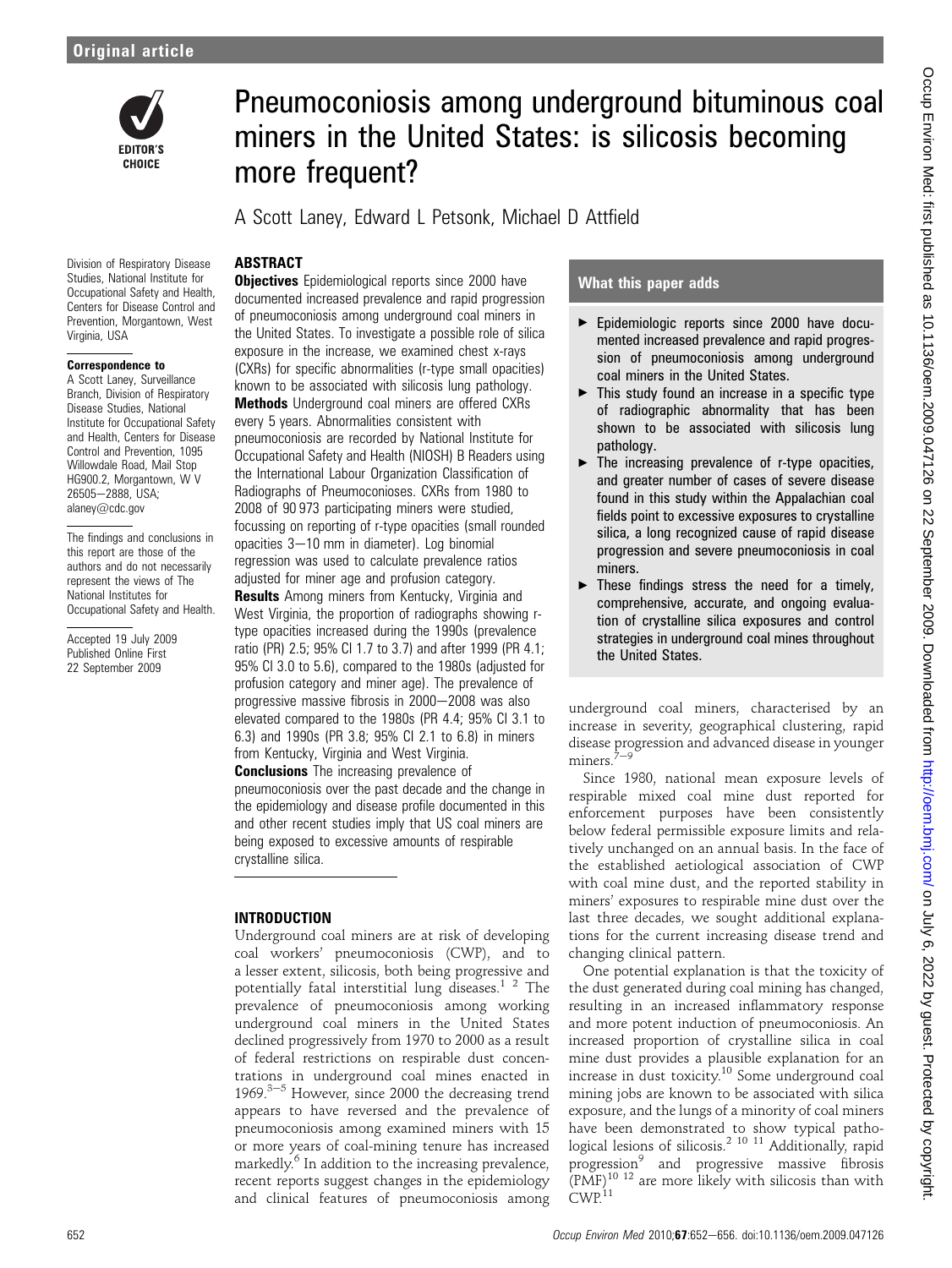To investigate the potential role of dusts containing free silica in the increasing prevalence and severity of dust-related lung disease in coal miners, we examined radiographs from underground coal miners for the presence of a specific type of abnormality that has been shown to be associated with silicosis lung pathology (rounded pneumoconiotic opacities exceeding 3 mm-r-type). Using data from miners who participated from 1980 to 2008 in the National Institute for Occupational Safety and Health (NIOSH)-administered Coal Workers' X-ray Surveillance Program (CWXSP), we report the time trends and geographical distribution of these radiographic abnormalities.

#### **METHODS**

Data were derived from the CWXSP. Characteristics of the surveillance program, including data collection, historical perspectives, institutional review board approval and patient consent, have been extensively described elsewhere.<sup>4</sup> <sup>13</sup> <sup>14</sup> In brief, all US underground coal miners are eligible, and those that participate complete a standardised questionnaire documenting age, sex and employment history, and undergo a chest radiograph approximately every 5 years. The radiographs are classified by NIOSH B Readers for the presence, profusion and type of lung parenchymal abnormalities consistent with pneumoconiosis, according to the International Labour Organization Classification of Radiographs of Pneumoconioses (ILO Classification)<sup>15</sup> and results are recorded in a standardised format.<sup>16</sup> Under the ILO Classification, small pneumoconiotic opacities are scored as category 0 (absent) or categories 1, 2 or 3 profusion as the disease severity increases. In addition, the opacities are categorised by their shape and size (type) under the ILO Classification.<sup>15</sup> Large opacities are similarly recorded as categories A, B and C. PMF was defined as the presence of any large opacity.

Data for the present analysis were restricted to radiographs of underground coal miners acquired from 1 January 1980 to 15 September 2008. For inclusion in the analytical dataset, an ILO Classification complying with NIOSH program procedures, as well as complete information regarding mine location, date of birth and date of the radiograph, were required. Because the CWXSP is an ongoing health surveillance program, many miners had multiple radiographic readings recorded over time. For the present analysis, data were restricted to the most recent classification of the most recent radiograph available for each individual.

The presence of r-type opacities on a miner's radiograph was determined from the primary and secondary shape and size of small pneumoconiotic opacities designated by the NIOSH B Reader on the standard Roentgenographic Interpretation Form.16 A radiograph was determined to show r-type opacities when the classification indicated r-type for either the primary or secondary opacity type. Mining tenure was not available for all miners, however a date of birth for each miner was provided. Sub-analyses indicated mining tenure was correlated with miner age. Prevalence ratios (PR) were adjusted for profusion category and median age using log binomial regression. The SAS statistical software package V.9.1 (SAS Institute, Cary, North Carolina, USA) was used for all analyses.

In total, 31 different B Readers contributed 98% of the total readings from 1980 to 2008. However, different readers participated in the CWXSP for various time periods, with 14 readers participating in more than one decade and four reading for the full period of this investigation. To understand any timedependent reader effects on the results, we examined the findings after grouping readers by the decade or decades during which they classified study radiographs.

# RESULTS

# Mining population

Classifications for 90 973 miners from 1980 to 2008 (any mining tenure) were included in the analysis. The majority were male (97%) and white (96%), and 50.7% were mining in Kentucky, Virginia or West Virginia at the time the radiograph was obtained. Of the 90 973 radiographs, 2868 (3.2%) had a profusion determination of ILO category 1 or greater. Median miner age (in years) at the time of the radiograph was 32.5 for 1980-1989 compared to 42.8 and 44.3 for the 1990-1999 and 2000-2008 time periods, respectively.

#### Radiographic small opacity profusion

Of the 2868 radiographs taken in 1980-2008 and showing ILO category 1 or greater small opacities, 85.7% showed category 1, 12.3% showed category 2 and 2.0% category 3. The distribution of small opacity profusion classifications for the study population is presented in table 1 by decade. The proportion of radiographs showing category 0 or 1 varied little over the study period. In contrast, since 2000 there has been a 28% increase in category 2, and a greater than twofold increase in category 3 classifications compared to  $1980-1999$  (prevalence ratio (PR) 2.4; 95% CI 1.4 to 4.0; Fisher  $p=0.001$  (table 1).

When stratified by region, a marked increase over time in the proportion of small opacity profusion categories 2 and 3 is apparent among miners in Kentucky, Virginia and West Virginia, although not in the remainder of the United States (figure 1). Specifically, since 1999, radiographs showing opacity profusion categories 2 and 3 have become over twice as common compared to 1980-1999 (PR 2.3; 95% CI 1.8 to 2.9) in Kentucky, Virginia and West Virginia. In contrast, in the remainder of the USA, the proportion of radiographs with categories 2 and 3 opacity profusion appears to have decreased over time (PR 0.66; 95% CI 0.42 to 1.0).

#### Progressive massive fibrosis

The prevalence of PMF in the USA has increased since 1999 compared to 1980-1999 (PR 2.2; 95% CI 1.6 to 3.0; Fisher p<0.0001). However, similar to the trend observed for small opacity profusion category, outside of Kentucky, Virginia and West Virginia, PMF has declined in the last three decades (figure 2). The prevalence of PMF between the 1980s and 1990s did not significantly differ. However, in Kentucky, Virginia and West Virginia the prevalence of PMF in 2000–2008 was elevated compared to the 1980s (PR 4.4; 95% CI 3.1 to 6.3) and 1990s (PR 3.8; 95% CI 2.1 to 6.8).

#### r-Type opacities

r-Type opacities were noted as the primary shape/size for 201 radiographs, representing 0.22% of the total radiographs. A similar finding was observed for the secondary r-type opacities,

| <b>Table 1</b> Small opacity profusion and progressive massive fibrosis |
|-------------------------------------------------------------------------|
| among participants in the NIOSH Coal Workers' X-ray Surveillance        |
| Program, 1980–2008                                                      |

|  |                                                                            | <b>Small opacity profusion category</b> | Large<br>opacity                         |  |            |
|--|----------------------------------------------------------------------------|-----------------------------------------|------------------------------------------|--|------------|
|  | Year                                                                       | 0                                       |                                          |  | <b>PMF</b> |
|  | 1980-1989 (n=46928) 45437 (96.8) 1303 (2.8) 168 (0.36) 20 (0.04) 68 (0.14) |                                         |                                          |  |            |
|  | $1990 - 1999$ (n=15564) 15100 (97.0)                                       |                                         | 402 (2.6) 55 (0.35) 7 (0.04) 21 (0.13)   |  |            |
|  | $2000 - 2008$ (n=28481) 27568 (96.8)                                       |                                         | 754 (2.7) 130 (0.46) 29 (0.10) 91 (0.32) |  |            |
|  |                                                                            |                                         |                                          |  |            |

Data are numbers (%). PMF includes category A, B and C opacities.

NIOSH, National Institute for Occupational Safety and Health; PMF, progressive massive fibrosis.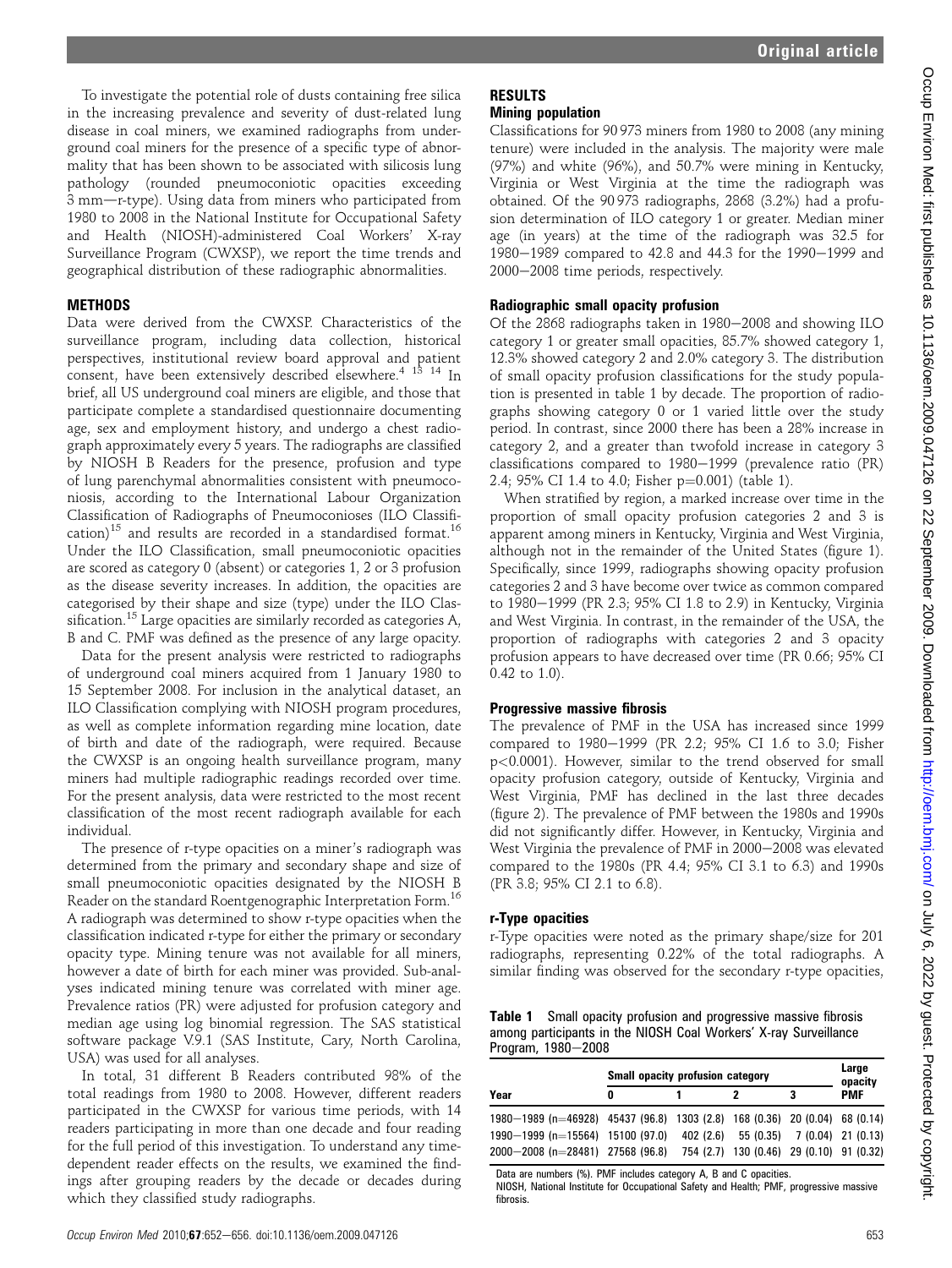

**Figure 1** Pneumoconiosis small opacity category 2 and 3 by region and decade, 1980-2008.

which comprised 0.21% of the total radiographs. The 321 radiographs (0.35%) classified as showing r-type opacities (primary and/or secondary type) are the focus of the subsequent analyses.

The proportion of radiographs showing r-type opacities increased over time since 1980. Simple linear regression of the percentage of radiographs showing r-type opacities per year between 1980 and 2008 yielded a regression coefficient of 0.02 and p value of <0.0001. For the United States overall, there has been a 3.7-fold increase in r-type opacities among miners with radiographs taken after 1999, compared to 1980-1989 (PR 3.7; 95% CI 2.8 to 4.7), and a twofold increase compared to 1990-1999 (PR 2.0; 95% CI 1.5 to 2.7).

When stratified by region, the overall national increase observed in r-type opacities is diminished when data from Kentucky, Virginia and West Virginia are excluded. This suggests that a substantial portion of the effect observed at the national level is driven by the regional contribution of Kentucky, Virginia and West Virginia. In fact, for the three-state region, there has

been a 7.6-fold increase (95% CI 5.5 to 10.2) in the proportion of r-type opacities observed in 2000–2008 compared to the 1980s (figure 3). We found no statistical difference among any other specific opacity type (p, q, s, t, u) over time.

#### Adjustment for small opacity profusion and reader

It may be that the likelihood of reporting r-type opacities increases with increasing small opacity profusion category, independent of the presence of silicosis. When all the study radiographs were analysed together, increasing small opacity profusion category was associated with progressively greater percentage of the radiographs showing r-type opacities (table 2). However, increasing profusion over time in the three-state region does not fully account for the overall increase observed in r-type opacities. Since 1999, the proportion of r-type opacities increased within every profusion category among all participating US coal miners (table 2).

In fact, r-type opacities increased significantly over time, even accounting for the effect of profusion category and region. Overall, the proportion of radiographs showing r-type opacities increased nearly twofold in the 1990s (PR 1.7; 95% CI 1.2 to 2.3) and threefold after 1999 (PR 3.1; 95% CI 2.4 to 4.1), compared to the 1980s, after adjusting for profusion category and miner age (table 3). A significant increase was observed in the proportion of r-type opacities between the 1980s and 1990s and between the 1990s and 2000–2008 in Kentucky, Virginia and West Virginia (table 3). Since 1999, a greater than 1.5-fold increase has occurred both regionally and nationally (table 3).

An apparent increase in reporting of r-type opacities could have arisen because different readers were employed over time in the CWXSP. If the readers employed at different times differed systematically in their predilections for reporting r-type opacities, it could have given rise to an artifactual temporal increase. This was explored by analysing the data by groups of readers corresponding to the decade or decades during which they read for the CWXSP. Importantly, the overall observed trend was evident in the sub-group of readers who read during all three decades. Here the PRs were 2.1 for the 1990s to 2000-2008 and 3.6 for 1980s to 2000-2008, virtually identical to those reported earlier of 2.2 and 3.7 for the whole dataset.



**Figure 2** Progressive massive fibrosis by region and decade,  $1980 - 2008.$ 



**Figure 3** Percentage of r-type opacities by region and decade,  $1980 - 2008.$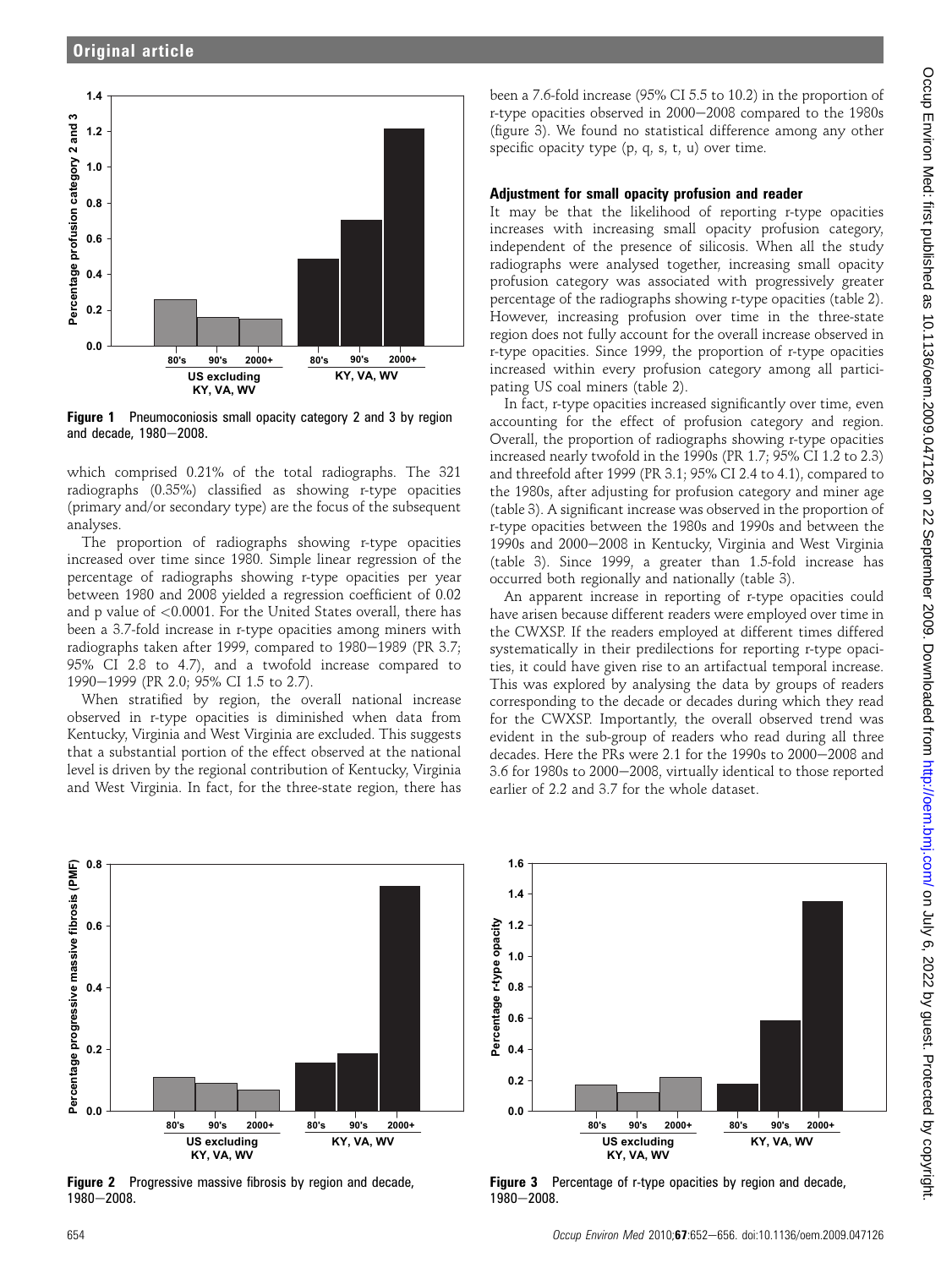Table 2 Prevalence of r-type opacities among participants in the NIOSH Coal Workers' X-ray Surveillance Program by small opacity profusion category,  $1980-2008$ , any tenure

|               | <b>Small opacity profusion category</b> |                   |                |  |  |
|---------------|-----------------------------------------|-------------------|----------------|--|--|
| Year          | 0                                       |                   | 2 or 3         |  |  |
| 1980-1989     | $0.02\%$ (8/45444)                      | $3.5\%$ (45/1303) | 16.5% (31/188) |  |  |
| 1990-1999     | $0.02\%$ (3/15106)                      | 7.2% (29/403)     | 30.6% (19/62)  |  |  |
| $2000 - 2008$ | $0.08\%$ (23/27493)                     | 12.4% (95/765)    | 43.0% (68/158) |  |  |

Category 0 includes borderline abnormality (ie, 0/1).

NIOSH, National Institute for Occupational Safety and Health.

#### **DISCUSSION**

The prevalence of r-type pneumoconiotic opacities on the radiographs of US underground coal miners has increased markedly since 1999. This is most apparent among miners in Kentucky, Virginia and West Virginia. This finding is not explained by any changes in the readers employed over time, nor by the concurrent reported increase in pneumoconiosis severity.

Miners with r-type opacities often demonstrate classical silicotic nodules on lung pathology, $1$  and autopsy studies have shown that the lungs of coal workers with r-type opacities contain the highest levels of non-combustible ash consistent with silica.<sup>17 18</sup> Because the latency for pneumoconiosis is generally 10 or more years after the onset of exposure, the study results suggest a marked increase in the exposure of coal miners to respirable silica during the last  $30-40$  years.

Based upon the data available, we were unable to establish a specific exposure mechanism to account for our observations. However, over the last four decades there have been changes in coal demand, accessibility and mining technology that could potentially explain increasing respirable silica exposure in coal mines. US coal consumption has increased 62% since 1980, reaching 1129 million short tons consumed in 2007.<sup>19</sup> The continuous rise in the demand for coal, coupled with increasingly productive mining equipment, has led to the depletion of the largest, most easily accessible North American underground coal seams.<sup>20</sup> These factors, and the increasing price of energy sources, have made mining thinner seams of coal more economically feasible. US thin seam coal mines (less than 43 inches) are almost exclusively located in the Appalachian bituminous coal fields. In fact, 96% of US thin seam mines are located in Kentucky, Virginia and West Virginia.<sup>21</sup>

Crystalline silica is commonly found in the rock strata surrounding coal seams, in concentrations much higher than within the coal seam itself.<sup>22</sup> The risk of breaching the coal/ rock interface is greater in thin coal seams and is likely associated with greater waste rock mined. However, from the economic perspective, the increased mining of waste rock has been offset by improved coal cleaning technologies, allowing

Table 3 Prevalence ratios and 95% CIs of r-type opacities among participants in the NIOSH Coal Workers' X-Ray Surveillance program, 1980-2008, any tenure

|                                                 | <b>Prevalence ratios and 95% CI</b> |                     |                             |  |  |
|-------------------------------------------------|-------------------------------------|---------------------|-----------------------------|--|--|
|                                                 | 1990s vs 1980s                      | $2000 + vs. 1990s$  | $2000 + vs. 1980s$          |  |  |
| USA except Kentucky,<br>Virginia, West Virginia | 1.0 (0.49 to 1.8)                   | $1.6$ (0.86 to 3.0) | $1.5(1.0 \text{ to } 2.4)$  |  |  |
| Kentucky, Virginia,<br>West Virginia            | $2.5(1.7)$ to $3.7$ )               | 1.6 $(1.2$ to 2.2)  | $4.1$ (3.0 to 5.6)          |  |  |
| AII USA                                         | $1.9$ (1.3 to 2.7)                  | $1.7$ (1.2 to 2.3)  | 3.1 $(2.4 \text{ to } 4.1)$ |  |  |
|                                                 |                                     |                     |                             |  |  |

Log binomial regression was used for miner age and small opacity profusion adjustments. Prevalence ratios were calculated separately for each region. Models were of the form: rtype opacity $=\alpha+\beta_{1(1990s)}+\beta_{2(2000+)}+\beta_{3(Profusion\; category\; 0)}+\beta_{4(Profusion\; category\; 1)}+\beta_{5}$ (Profusion category 2) +  $\beta_{5(Age)}$ .

for more cost-efficient removal of non-combustible by-products (particularly siliceous rock) in lower quality run-of-the-mine coal. The trends in mining practices and the geographical location of thin seam mining provide a plausible explanation for an increasing exposure to silica dust implied by the results of this study.

To explain the study findings, we would anticipate that the mean exposure to respirable silica would have increased since 1980. Paradoxically, the mean levels of respirable crystalline silica reported for compliance purposes do not demonstrate an increasing trend over that time.<sup>6</sup> However, the compliance method for controlling silica exposure in coal mining has been criticised.23 24 Instead of monitoring silica levels directly and ensuring enforcement on that basis, the procedure is indirect and complicated, involving a reduction in the overall coal mine dust compliance standard depending on past measurements of the quartz percentage. This has been said to result in inadequate enforcement.<sup>23</sup><sup>24</sup> Others have criticised the enforcement approach for coal mine dust, upon which the current silica<br>compliance approach is based.<sup>25–28</sup> Currently, NIOSH recommends that exposure to respirable quartz dust be limited to  $0.05$  mg/m<sup>3</sup>, measured and enforced directly during the work shift.

This study has focused specifically on silica exposure and its possible role in the increase in extent and severity of pneumoconiosis in the USA and selected states. However, other factors, such as increased production (implying an increase in general coal mine dust exposures) and increasing hours worked, may have contributed to the observed increases in disease. However, it does seem likely that the previous reports of geographical clustering of rapidly progressing CWP in younger miners,<sup> $7-9$ </sup> the increasing prevalence of r-type opacities, and the greater number of cases of severe disease found in this study within the Appalachian coal fields point to excessive exposures to crystalline silica, a long recognised cause of rapid disease progression $11$  and severe pneumoconiosis in coal miners.<sup>10 12</sup> Taken together, these findings stress the need for a timely, comprehensive, accurate and ongoing evaluation of crystalline silica exposures and control strategies in underground coal mines throughout the United States.

Acknowledgements The authors would like to thank the Coal Workers' Health Surveillance Program team under the leadership of Anita Wolfe.

**Funding** The National Institute for Occupational Safety and Health provided funding for this study.

Competing interests None.

Patient consent Obtained.

**Ethics approval** This study was conducted with the approval of The National Institute for Occupational Safety and Health.

**Provenance and peer review** Not commissioned; externally peer reviewed.

#### **REFERENCES**

- Soutar CA, Collins HP. Classification of progressive massive fibrosis of coalminers by type of radiographic appearance. Br J Ind Med 1984;41:334-9.
- 2. **Castranova V,** Vallyathan V. Silicosis and coal workers' pneumoconiosis. *Environ* Health Perspect 2000;108(Suppl 4):675-84.
- 3. **Attfield MD,** Althouse RB. Surveillance data on US coal miners' pneumoconiosis, 1970 to 1986. Am J Public Health 1992;82:971-7.
- Attfield MD, Castellan RM. Epidemiological data on US coal miners' pneumoconiosis, 1960 to 1988. Am J Public Health 1992;82:964-70.
- 5. Attfield MD, Seixas NS. Prevalence of pneumoconiosis and its relationship to dust exposure in a cohort of U.S. bituminous coal miners and ex-miners. Am J Ind Med 1995:27:137-51.
- 6. National Institute for Occupational Safety and Health. Work-related lung disease surveillance report 2007. In: Division of Respiratory Disease Studies, ed. Morgantown: Department of Health and Human Services, 2008:41-3.